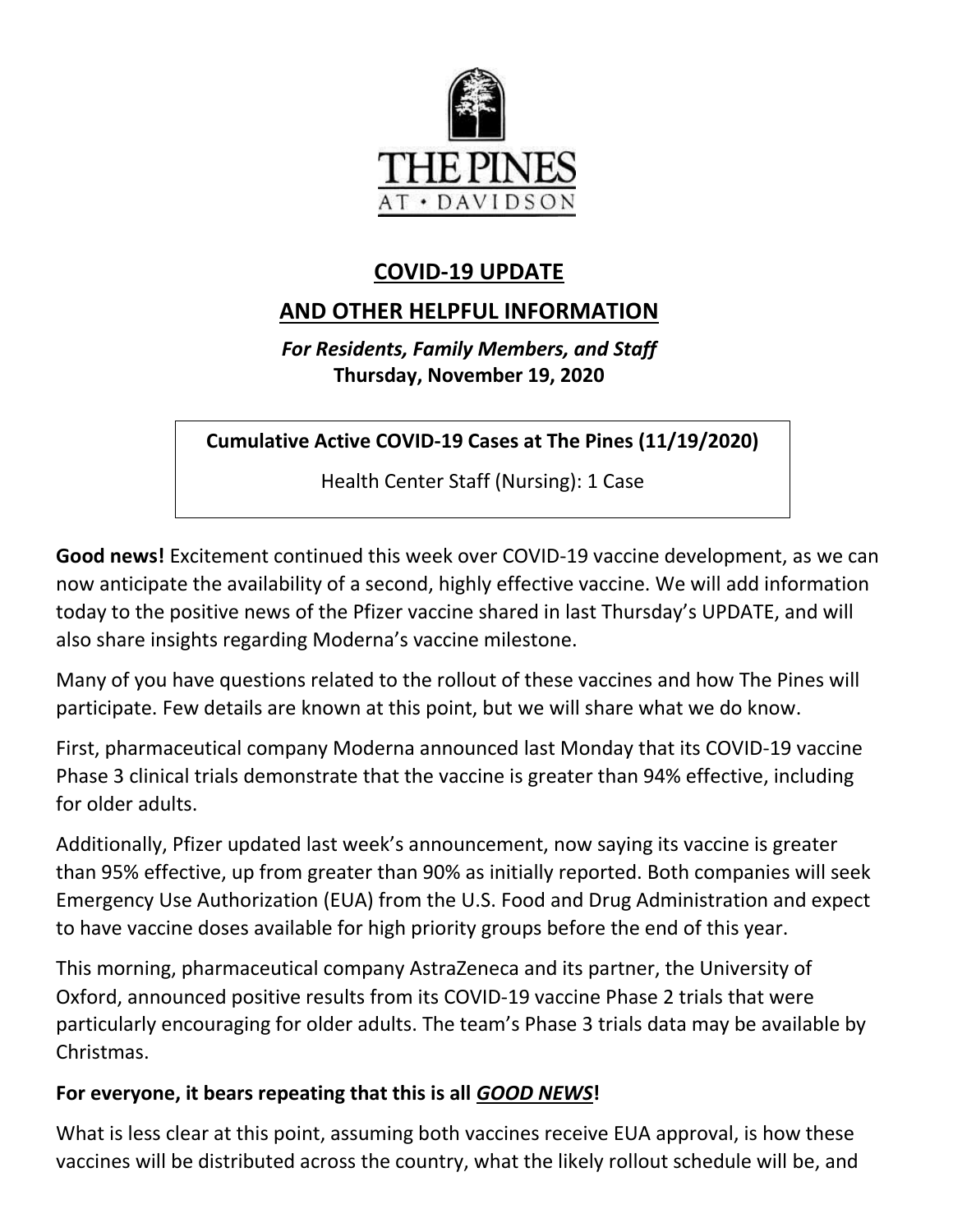how the priority of groups for vaccination will be determined. The Pines is engaging in every planning opportunity and relevant discussion possible to ensure The Pines community is included in the priority distribution and vaccination program for North Carolina. While we eagerly await the all-important details, we can assure you that with our entire population being over 65 years-of-age, The Pines will be among the priority groups, but information about the process and timeline for vaccination is still to come.

The federal government required all 50 states to submit a state-specific vaccine distribution plan. The U.S. Department of Health and Human Services (USDHHS) is reviewing those state plans, collecting additional information and integrating them into a broad-based national plan. It appears that the Administration may ultimately leave each state to determine distribution specifics, but how that will actually work is not yet clear.

It's also important to note that there are approximately 18 million frontline healthcare workers in the U.S. They are also among the priority groups and may – understandably – be among the earliest to receive vaccinations, hopefully before the end of this year. In addition to older adults, other priority groups include individuals with underlying medical conditions and underserved populations - especially communities of color.

Based on the initial projections, 40 million doses of vaccine are expected to be available for distribution before the end of the year; another 50 million in January and another 60 million in February or March. We also do not yet know how the major North Carolina health systems, county public health departments and major chain pharmacies, such as CVS and Walgreens, will be involved in the distribution and vaccination program, and how the primary responsibilities will be divided. These are important details which we will pass on to you once information is available.

We share your current excitement over the very positive news about COVID-19 vaccine development. This may well be the turning point we've all been hoping for with this pandemic. We do offer a word of caution… numerous bridges still must be crossed before vaccinations begin at the local level.

In the meantime, we urge you to rededicate yourselves to personal protocols for staying safe and staying healthy during the months ahead. Community spread across the country is greater than at any other time, and following **the 3 W's** is more crucial than ever before**.** And please add avoiding **the 3 C's** – avoid **"closed" spaces** with poor ventilation, avoid "**crowded" spaces** and avoid **"close" contact**.

When we truly behave like "*we're all in this together*," we can more confidently get through these next few months and can then look forward to a much brighter 2021.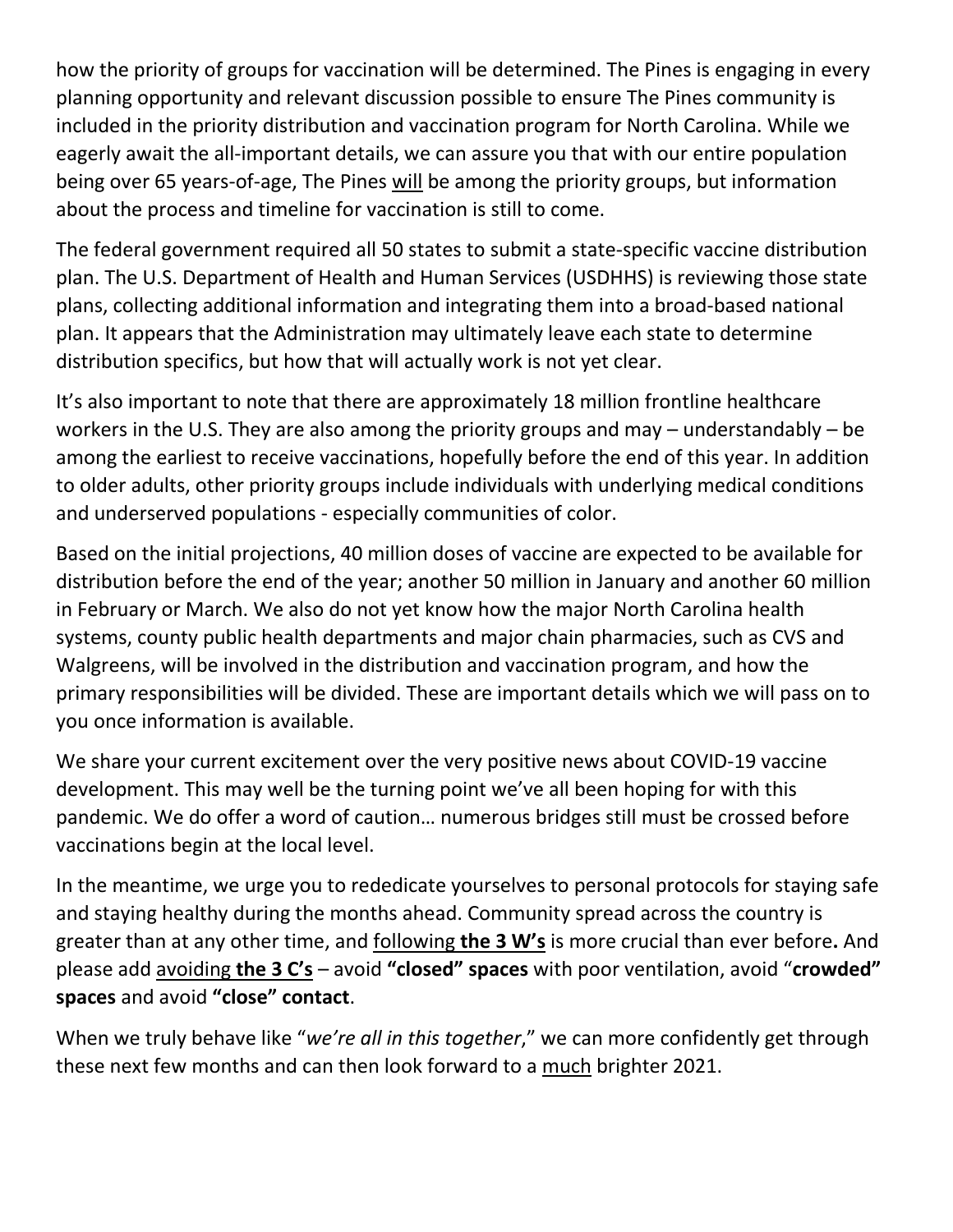### **Pastels**

Many thanks to Rick Dynesius, future resident of the Poplar Hill Villas, for sharing a photo (left) of garden flowers. The image provides such a burst of color during these autumn days!

A staff member also shared a photo (right) of the spectacular sunset last Sunday. Nature expresses its beauty in both such minute and grand ways!



### **Continuum Update**

As you may know, Continuum's upgrade to all-digital service will improve picture quality and sound. To receive all-digital service, each TV will need its own Continuum set-top box (DTA). Without a set-top box, residents will not be able to see the channels after the conversion to the digital format.

Continuum will answer questions during the upcoming Zoom Information Session on **Tuesday 11/24 at 11am**. From **November 30th – December 4th** Continuum techs will be on site to install equipment. Continuum customer support will also be on site on December 4<sup>th</sup> to answer any questions.

If you need additional boxes, or would like to upgrade, here are the options:

#### **Option 1: DTA Box**

Continuum will provide 1 DTA to each residence at no charge through October 31, 2021 (*free for six months*). Beyond that date it will be \$2.99 per month.

#### **Option 2: HD (High Definition) Box \$8.99/month**

- Interactive Program Guide
	- 50 Channels of Music Choice
	- **To upgrade** to the HD (high definition) box, call **704-235-6327**

#### **Option 3: HD/DVR Box**

• DVR Service included - never miss your favorite shows!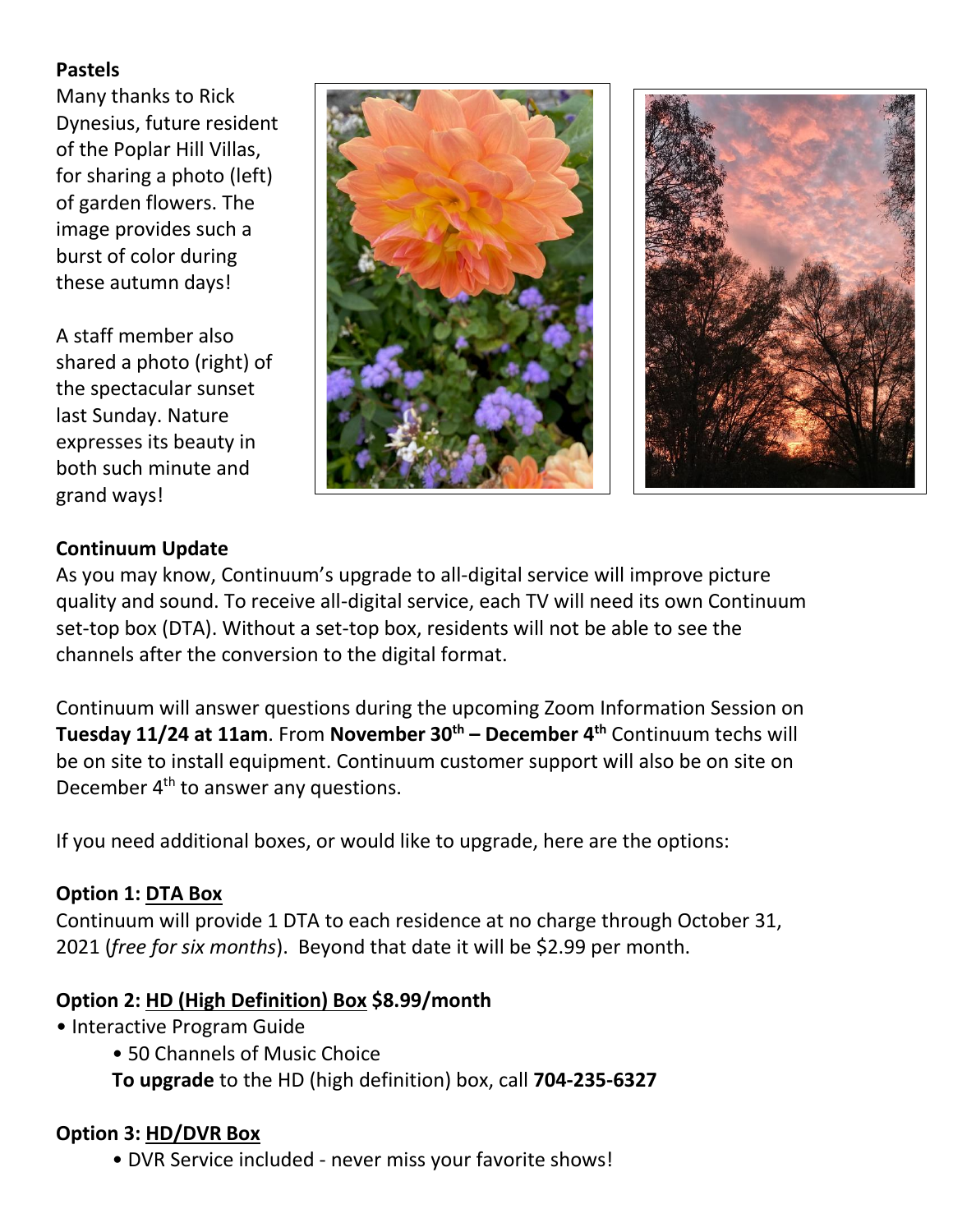- Watch one show and record another at the same time!
- Interactive program guide
- 50 channels of Music Choice
- Access to all premium channels
- Pay-per-view and On Demand options
- **To upgrade** to the HD/DVR box, call **704-235-6327**

For more information on all Continuum products and services, please visit them online at **ourcontinuum.com** 

### **Thanksgiving Dining Services**

J. Paul Keiser, the Director of Culinary and Dining Services, distributed a memo to all residents yesterday that included both a preview of the Thanksgiving Day menu and information about the delivery of this meal. A special morning treat will be left at your door on Thanksgiving Day (11/26) between 8:00 am and 8:30 am.

Thanksgiving Day menus, which include entrée, side and dessert options, will be distributed to residents with their Tuesday (11/24) meal and will be picked up Wednesday morning (11/25) by 8:00 am. The Thanksgiving meal will arrive during regularly scheduled delivery times. We hope that everyone enjoys this special holiday.

## **Temporary Nursing Cottages**

As you may know, residents returning to the Assisted Living or Nursing neighborhoods from a hospital stay are cared for in temporary nursing cottages for 14 days. Their recuperation in these separate cottages helps prevent the possible spread of coronavirus in our nursing wing. The Pines is aware that some residents who have stayed in these cottages have expressed concerns about their experience.

Management is addressing these concerns but would also like to share some details that may be helpful for the community to know:

- Staffing is based on census and care needs and we monitor it closely.
- The Pines' Medical Director, Dr. Ron Beamon, makes weekly rounds to the cottages.
- A Pines charge nurse will make visits anytime one is needed, 24/7.
- Carolyn Voelker, an RN Cottage Liaison, visits daily Monday through Friday.

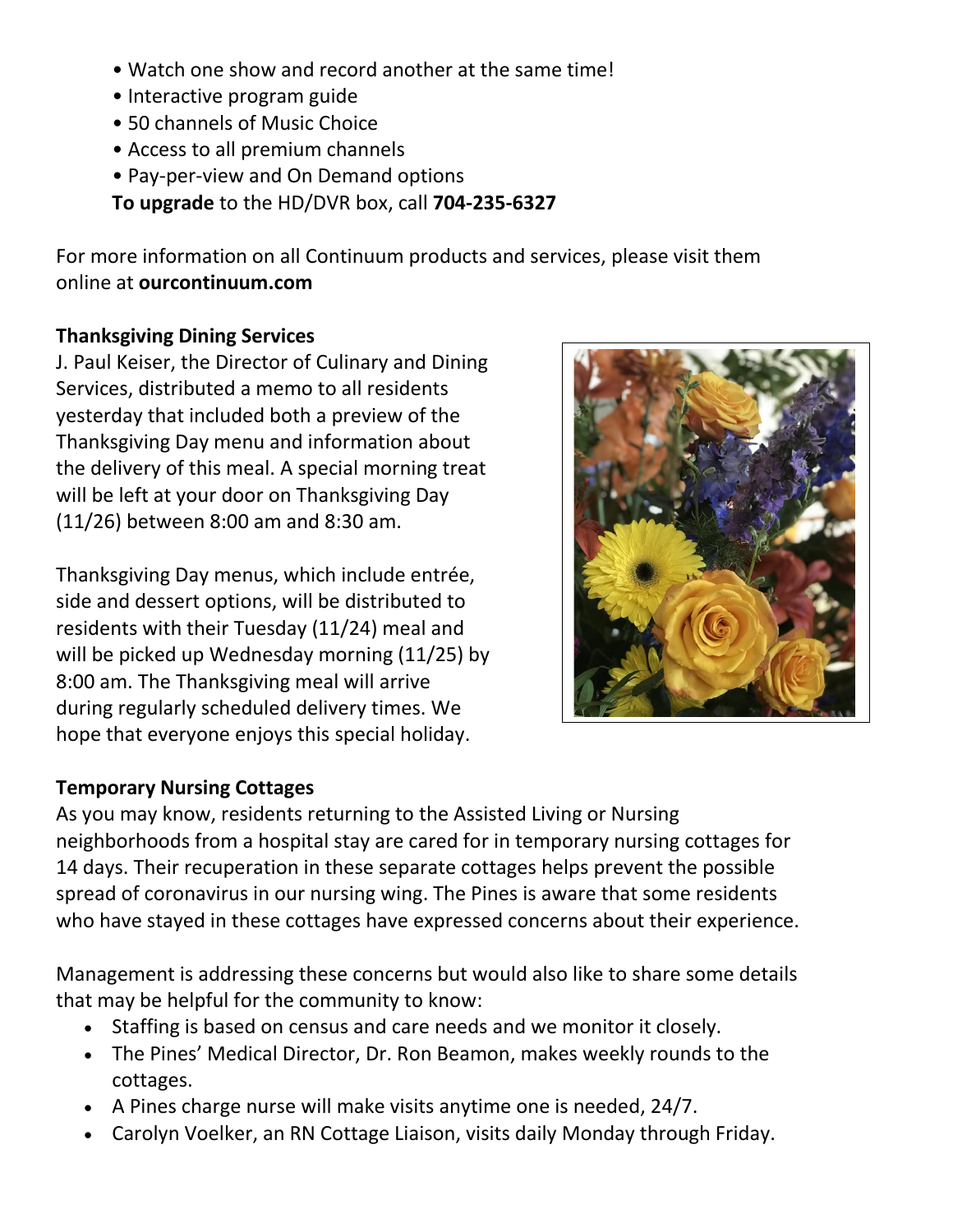- A Pines' social worker visits as needed, delivers mail on weekdays, helps with the residents' transition to this temporary accommodation and provides a welcome letter with important facts and phone numbers.
- Residents also receive a welcome packet and gift from the Culinary and Dining Department.
- Refreshments and snacks are available any time day or night. The menu selections offered in the Cottages are plentiful and mirror those available to Health Center residents.
- The Pines' Registered Dietitian visits residents in the Cottages as needed to assist with their nutritional needs, just as she does for residents of Assisted Living and Nursing.
- Daily housekeeping is provided as in the Health Center.
- Chairs, a TV, and bedside and overbed tables, are provided by The Pines. The Pines also brings other items to the cottage at a resident's request.

## **Flag Dedication Ceremony**

Nearly 60 residents attended a flag dedication ceremony at the main entrance flagpole island yesterday. Art Englebardt and Stephen Fairly (photo, lower left) lowered the existing flag, which will be given to the Scouts BSA for proper retirement. Rev. Phil Craig accompanied by Bill Cash (photo, lower middle) blessed the new flag, which was then raised by Duke Williams and George Gabel (photo on right). Davidson College Presbyterian Church's Pastor Robert Alexander played patriotic songs on a trumpet, including the Star-Spangled Banner. Rodgers Builders halted nearby construction for the ceremony, and during the Pledge of Allegiance, a construction worker was spotted joining the community in reciting the pledge (photo, lower right).